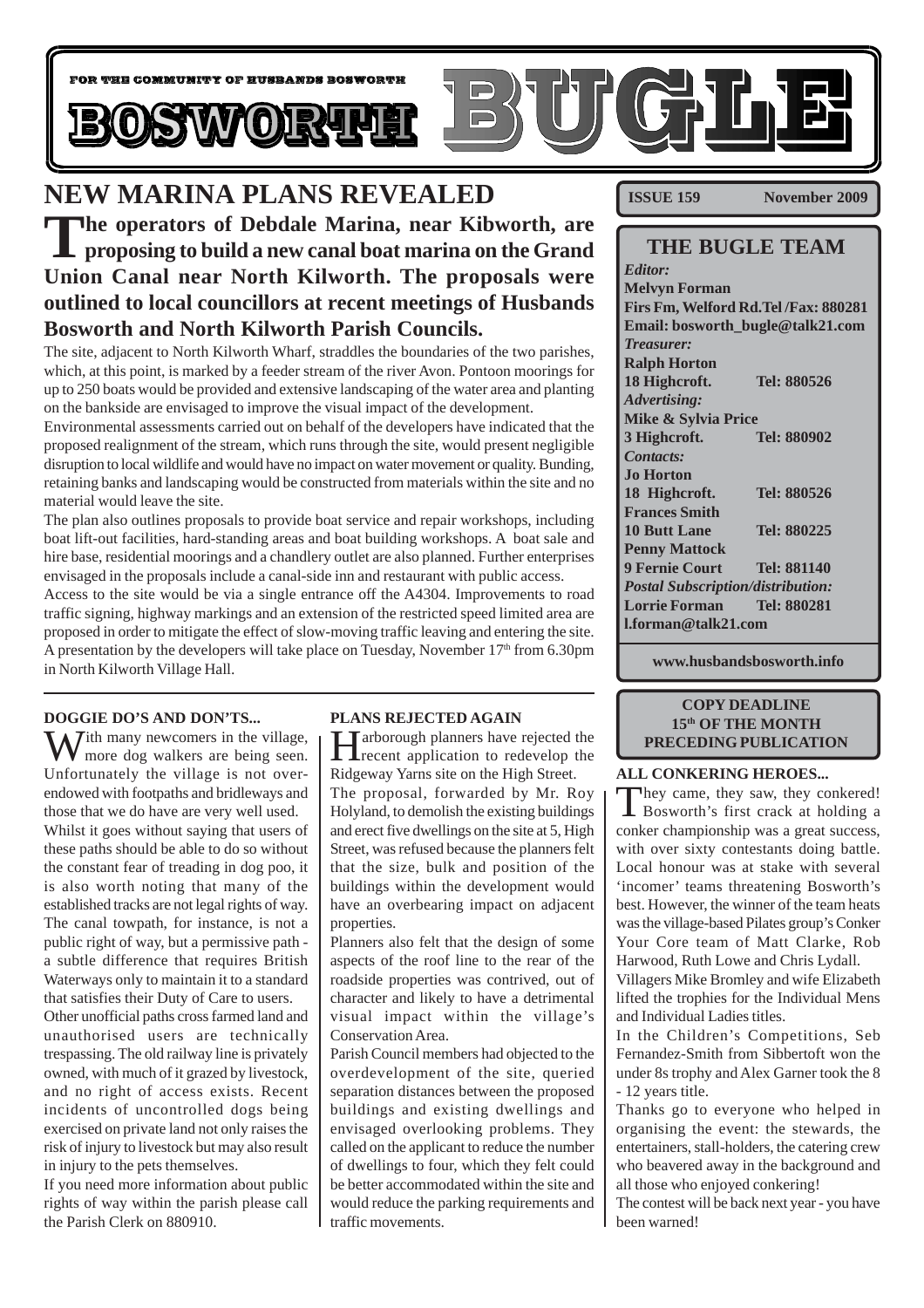### **POSTBAG**

#### *From Penny Mattock & Lorrie Forman*

We would like to thank everyone who has supported us in our Coast to Coast Walk in aid of Loros. Thanks go to people who helped in any way with the Talent Contest held earlier in the summer and also to friends and neighbours who sponsored us. Although we were raising money individually the amount raised together is in excess of £5,500. The walk itself was a wonderful experience, not only for the terrain and the views but also for the camaraderie and friendships made during the fortnight. We were told that it would be a 'life-changing' experience and it certainly was, not least for the fantastic feeling of achievement as we walked down to the sea at Robin Hood's Bay and then drank champagne on the beach!

*Editor's Note: If you have sponsored either Penny or Lorrie and haven't yet coughed up please get in touch as soon as possible. It you didn't sponsor them but would like to donate to a good cause there's still time! Call Penny on 881140 or Lorrie on 880281.*

#### *From Kevin Hall, Bournemouth*

Just wondering if anyone remembers me from 1976 - 1979. My parents ran the Cherry Tree and I attended Lutterworth Grammar School. My sister is Sara and brother Steve. My parents were Dennis and Joy (deceased). Seems a long time ago, er... it was!!

*Editor's Note: If anyone would like to get in touch with Kevin I'll pass on your contact details.*

### **LOCAL CRIME FILE**

**IF YOU HAVE INFORMATION ON ANY CRIMINAL ACTIVITY CALL MARKET HARBOROUGH POLICE on 0116 222 2222.**

**Countryside Watch Co-ordinator Henry Whatley Ext. 3875 Neighbourhood Watch Co-ordinator Marion Lewis 0116 2483871 NW Community Scheme No. 2123 Local Beat Team PC 500 Andy Smalley PC 255 Mark Sutton PCSO 6126 Tim Harwood PCSO 6636 Ray Wells Voicemail Service 0116 2485675 Rural & Countryside Liaison Officer PC 1010 Chris Hill CRIMESTOPPERS FREEPHONE 0800 555111**

#### **FIREWORKS ALERT**

**A large quantity of professional fireworks has been stolen from a secure store in the district. These fireworks are designed to be discharged by remote control and will be extremely dangerous if any attempt is made to light them by hand. If you have any information about these please contact Market Harborough police as soon as possible on 0116 222 2222.**

# **WATCH WORD**

*THE NEIGHBOURHOOD WATCH SCHEME WITHIN HUSBANDS BOSWORTH*

DEYA Ltd. will commence delivery of *Yellow Pages* telephone directories in the Harborough District from the third week in October. Deliveries in our area are expected to be completed by the end of November.. To minimise the risk of identifying unoccupied addresses, delivery agents will be instructed, where possible, to leave directories out of view from the street. However, it may be unavoidable, perhaps

where no rear access is evident, that some directories will be left outside and the company is hoping to enlist the support of neighbours where possible.

Harborough Police would urge householders to keep an eye out for *Yellow Page*s left on the doorsteps of their neighbours - a clear indicator that nobody is in. Please move them out of sight until the neighbours return. *DEYA Ltd., St. Pauls Clockhouse, Reading Road, Wokingham, Berkshire RG41 1EX Contact: Sylvie Grocott 01189777227*

#### **POLICE REVIEW**

**Harborough Police are presently reviewing their Neighbourhood Policing strategy. If you have any comments on local policing issues please contact Henry Whatley at henry.whatley@leicestershire.pnn.police.uk or call 0116 248 3875.**





#### **RAINBOWS IN NEED...**

Husbands Bosworth Rainbow Guides need new leader volunteers to enable the group to continue.

Rainbows is the youngest Girl-guiding group, for 5 to 7 year old girls. Leaders must be between 18 and 60, and will help the girls have fun, keep their Guiding Promise and follow the four Rainbow themes of Look, Learn. Laugh and Love.

So, if you have the energy, lots of enthusiasm and an hour or so each week to spare please get in touch with Alisa Harvey on 880853 or email: paharv@tiscali.co.uk

*Remember - it's good to volunteer!*

#### **CRIME WATCH**

•A stereo was stolen from a car parked on Green Lane in North Kilworth in an overnight raid.

•Diesel fuel was stolen from an industrial premises on Welford Road in Husbands Bosworth.

•A shed on South Kilworth Road in North Kilworth - nothing was stolen but extensive damage was caused.

•A satellite navigation device left inside a car parked overnight in Main Street in Mowsley was stolen.

#### **OUTBUILDING ALERT**

Harborough Police would urge all residents to ensure that their garages, sheds and outbuildings are included within their household alarm system. Casual burglars don't like alarms and will usually flee the scene when an alarm starts sounding.



**EXTENSIONS - ALTERATIONS GENERAL BUILDING For a free quotation please contact James on: 01858 881794 / 07795 810607**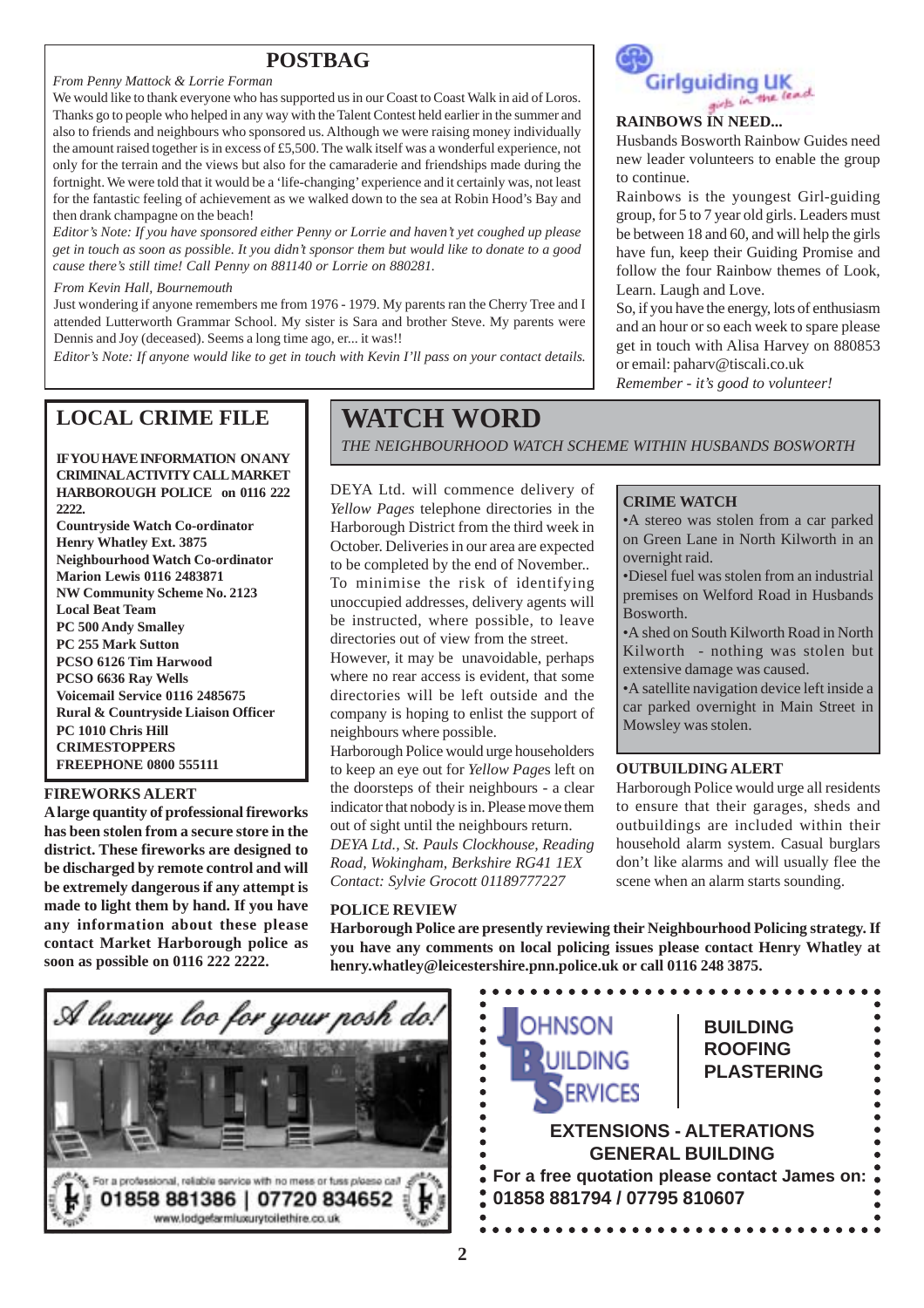# **BOSWORTH IN FOCUS**

*A ROUND-UP OF LOCAL NEWS*

#### **COFFEE MORNING SUCCESS**

Jill, Janice & Heather would like to say thank you to everyone for their amazing help and support for the Coffee Morning for Breakthrough Breast Cancer held on Saturday, October  $10<sup>th</sup>$  in the Church Hall. The support was astonishing, raising over £1,900 for this very worthy cause. Thank you all very much. We hope that you enjoyed the event as much as we did.

#### **CHRISTMAS MARKET**

There will be a Quality Flea Market in Husbands Bosworth Village Hall 10.00am to 2.00pm on Sunday, December  $6<sup>th</sup>$ .

If you would like to book a table phone Karen or Nick on 880824. Proceeds for Marie Curie charity.

#### **BOSWORTH FESTIVAL**

Another warning shot across the bows! Bosworth Festival 2010 will take place on Saturday, June 26<sup>th</sup>.

# **LOCAL NEWS IN BRIEF**

! Plans to erect three 125m tall wind turbines at **Gartree** have been filed with Harborough planners. The proposal, tabled by the Gartree Power Co-operative, also seeks permission to erect a control station, access roads and an anemometer on the site. Meanwhile, Nuon UK Ltd. are seeking permission to retain the 80m test mast on the **Swinford** windfarm site.

 $\blacksquare$  Welford Watercolourists will be holding their Annual Art Exhibition in **Welford** Village Hall on Saturday October 31<sup>st</sup> and Sunday November 1<sup>st</sup> from 10.00am to 4.00pm each day. Free entry. Over 150 original paintings for sale at affordable prices, also cards for all occasions. Home made refreshments all day. Profits this year will go to The Royal British Legion Poppy Appeal. ! The owners of the **Bruntingthorpe** Vehicle Proving Ground have appealed against an HDC Enforcement Notice, which seeks to stop vehicle testing following complains from local residents of excessive noise.

#### **BOSWORTH BELLES**

The next meeting of Bosworth Belles will be on Wednesday, November 25<sup>th</sup> when the group will be travelling to the BBC Good Food Show at the NEC, Birmingham. For travel arrangements, costs and other

details please call Debbie on 465434

The Belles will be enjoying a meal at a local restaurant for their first meeting of the New Year. More details later.

#### **MILLENNIUM WOOD**

There will be a Work Party Morning at the Millennium Wood on Saturday, November 7th from 9.00am to 11.00am. Everyone welcome - bring strong gloves and hand tools appropriate for clearing litter, weeds and rubbish.

#### **PAVILION PROGRESS**

The recent Coffee Morning held in aid of the Sports Pavilion funds raised £68. Many thanks to all the helpers and those who came along.

#### **VILLAGE QUIZ**

Early warning! The Handbell Ringers' Group, which was victorious in last year's Village quiz, are pleased to announce that the 2010 Quiz will take place on Friday, February 26<sup>th</sup>. More details nearer the time.

**The Bell Inn is offering a revised menu** Monday to Thursday from 6.00pm until 9.00pm and Tuesday to Friday from 12noon until 2.00pm: Two meals for £10. *Saturday is Steak and Curry Night* •Steak with chips, onion rings & mushrooms £5.75 •Curry with rice, naan bread, poppadums & dips £5.75. *Sunday Special - the All-Day Sunday Roast* 1 course £5.95 2 course £7.25 Call 880246 to book. **Halloween Party! Saturday, October 31st Karaoke Disco Fancy dress optional**

#### **QUARRY**

At the recent meeting of the Quarry Liaison Group, Quarry Manager, Dean Godfrey, reported that the company was crushing aggregate on-site to reduce the amount of oversized rejected material. The bagging plant operated by GRS, which is partly owned by Lafarge Aggregates, was presently taking about 40% of the quarry output.

Traffic movements were put as 80% turning north towards Husbands Bosworth and 20% towards Welford. It was noted that the recent roadworks in Welford High Street had not disrupted traffic flows significantly as drivers successfully found alternative routes.

The landfill site remains closed but could open on a per-campaign basis if necessary. The group heard that the proposed start date

for opening up the northern extension site is now June 2010. Before work can start a bridleway crossing would have to be installed and newt fencing erected.

The lack of in-fill material coming forward continues to be of concern. The shortfall may result in future applications to reinstate reclaimed land to lower levels or change designations from agriculture to amenity, wetland or woodland.

Security on the site has been stepped up following a number of recent incidents when diesel has been stolen and equipment tampered with. Local residents are asked to report any suspicious activity, especially at night time.

Current staffing on the site was quoted as 3 plant workers and 3 drivers at the GRS site and 5 workers on the quarry site.

*VILLAGE HALL BOOKINGS Sue Dhillon 881251 CHURCH HALL BOOKINGS Janice Staples 880668 SPORTS PAVILION ENQUIRIES Audrey Marlow 880316*

# Town & County Transfers

Private hire taxi and courier service Local and long distance taxi service Days out, nights out - up to 6 passengers

Ring Sam Moreton 01858 880545 or 07546 218637





*NEW SPECIALS MENU! See above...*

*Food served every lunchtime & evening Children's menu available Outside bars & functions catered for Take-Away 7 nights a week Still serving the best beers! IPA, Spitfire & Bombardier on tap*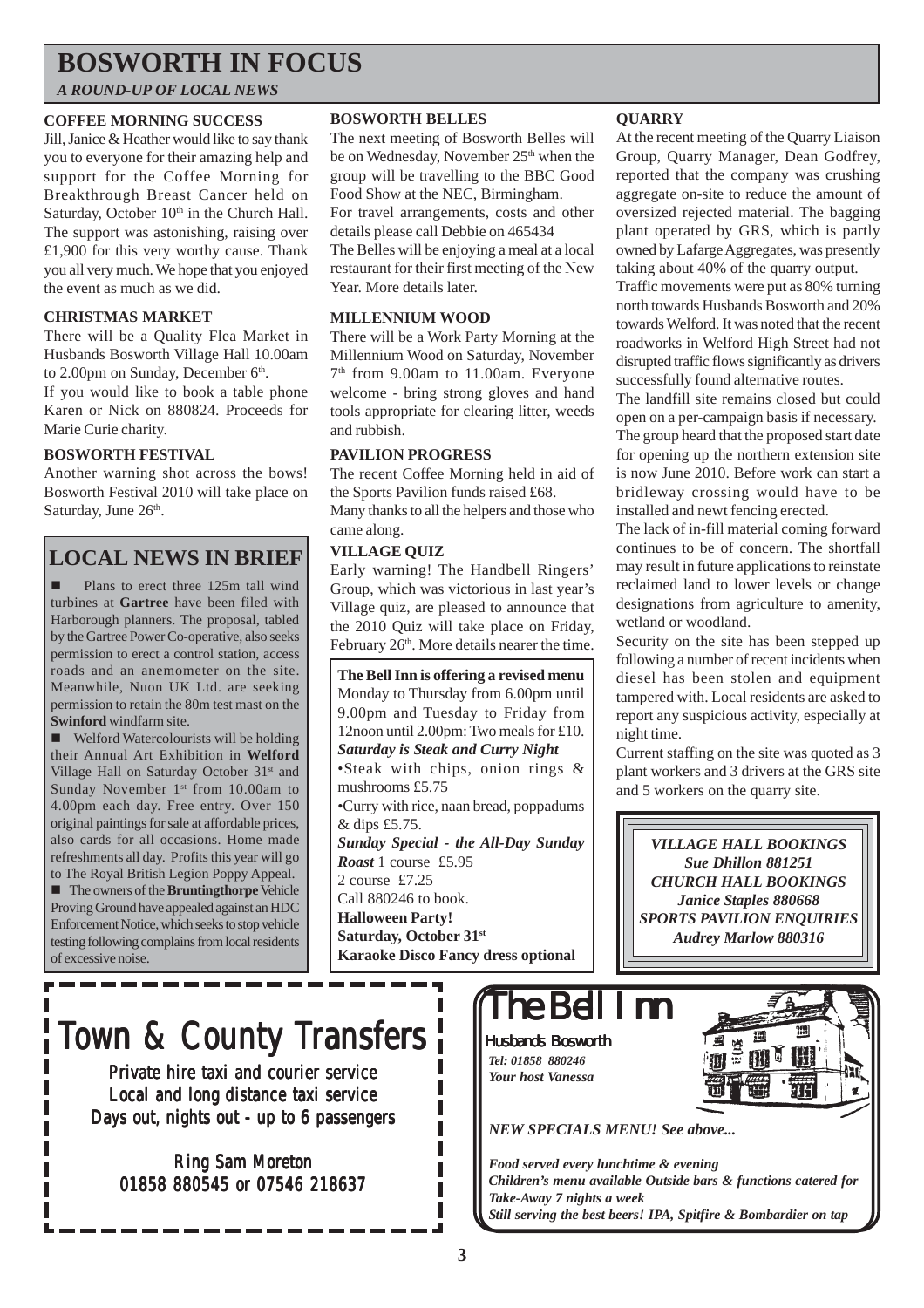#### **NO TRICKS!**

A campaign to reduce incidents of anti-social behaviour over the Halloween and Bonfire Night period is being launched by Leicestershire Constabulary in conjunction with Leicestershire Fire and Rescue Service and Harborough District Community Safety Partnership.

Halloween celebrations often involve young people taking part in 'Trick or Treat' activities. Unfortunately, in previous years, this has involved a minority of youngsters throwing eggs and flour at people and houses after the occupants decline to give them a treat.

Officers are working with shops in your area asking them to display posters stating that flour and eggs will not be sold to under-18's who are not accompanied by an adult in the run up to Halloween.

Posters which say 'No Thanks Trick or Treaters' are also being distributed to residents to display in their window if they do not wish to take part in Halloween.

Posters and leaflets are also being distributed ahead of Bonfire Night which remind residents and young people that the safest way to enjoy the night is to go to an organised event.

Police and Trading Standards will be monitoring shops which sell fireworks and targeting those suspected of selling to under-18s.

Harborough Police would urge all residents to report any incidents of anti-social behaviour on the run up to Halloween and Bonfire Night to the police on 0116 222 2222. This will allow them to provide the best possible response to any emerging issues.

............................... *CHRISTMAS SHOP EVENING Friday November 20th 7.30pm - 9.30pm in the Village Hall £1 entry to include a FREE glass of tipple! Fancy goods, gifts, Christmas stationery E-mail: charlotte@headzandhandz.co.uk Tel: 07708 350541 IN AID OF CHILDREN IN NEED*-------

**ROSEMARY WITH YOUR LAMB! Rosemary is a common herb containing powerful antioxidants in its leaves. It may be used to treat stomach upsets, flatulence and rheumatism, improve appetite and coronary blood flow.**

**For asthma its oils can unblock the airway constrictions caused by histamines. It can be used internally or externally** *i.e.* **in shampoos. Rosemary contains carnosic acid which prevents oxidation and can stop fats going rancid.**

**It also contains chemicals known as acetylcholinestrase inhibitors which stop acetylcholine (a brain chemical) from breaking down.**

*Nicole Franklin, Reiki Practitioner*

### **BYGONE BOSWORTH**

*The Historical Society's Periodical Journal*

Whilst trawling through the Historical Society's Archive for information about the dedication of Husbands Bosworth's War Memorial in 1921 for the Leicestershire War Memorials Project, I came across a printed Order of Service for the dedication ceremony itself. This indicated that the unveiling was carried out by a Lt. Col. W V Faber MP. Assuming that this was Harborough's MP at the time I e-mailed Edward Garnier, our present MP, for some background information.

I was quite surprised when Mr. Garnier replied that the Leicester South (now Harborough) MP in 1921 was in fact Major Sir Keith Fraser, and that whilst Lt. Col. Faber *had* been an MP until 1918, that was in Hampshire. It's to be assumed that whoever printed the service sheets had made a mistake and nobody saw the need to question it.

Faber certainly had strong connections with Bosworth. He hunted locally in the season. His wife, whom he married in 1915, when he was 58, was Mrs. Theresa Byass, (of the Gonzales-Byass sherry dynasty) who at the time was living at Bosworth House, Berridges Lane. After their marriage they set up home at Welford Grange, Welford. One can only wonder if the real Leicester South MP was miffed at being upstaged by an outsider!

# COMPLETE CAR CARE

Accident repair specialist Bodywork, dent, scratch and stone-chip repair Servicing, alloy refurbishment, welding MoT repair Valeting, full body polish Parking sensors, handling kits, etc. fitted Call Ben on 07710 024070 Based at Unit 2, Pebble Hall Farm between Husbands Bosworth and Theddingworth

## **WOODPECKER TREE SURGERY**

. . . . . . . . . . . .

All aspects of tree-work undertaken from dismantling large roadside trees to pruning and reshaping small garden trees. We also offer a stump grinding service. Professionally qualified and insured. **For free quotation and advice call Chris on: 01858 880818 www.woodpeckertrees.com ufn**

**All Saints Parochial Church Council** Contact: Peter Jones 880741 **Art Workshop** Contact: Ann Saxton 880971 **Badminton Club** Contact: Lorrie Forman 880281 **Bosworth Belles** Contact: Debbie Oliver 465434 **Conservative Association** Contact: Robert Maxwell 880361 **Craft Group** Contact: Tricia Day 880748 **Handbell Ringers** Contact: David Staples 880668 **Historical Society** Contact: Isobel Pepperill 880081 **1st Kilworth Scouts/Beaver unit** Contact: Andrew Lambert 880922 **Playing Field Committee** Contact: Jennifer Rogers 880401 **Royal British Legion** Contact: Robert Maxwell 880361 **Short Mat Bowls** Contact: Frank Thorp 880003 **Tennis Club**

- Contact: Jennifer Rogers 880401 **Tower Bell Ringers**
- Contact: Geoff Armitage 880066

F.

 $\overline{\phantom{a}}$ 

 $\overline{\phantom{a}}$ 

 $\overline{\phantom{a}}$ 

 $\overline{\phantom{a}}$ 

 $\blacksquare$  $\blacksquare$ 

 $\blacksquare$  $\blacksquare$  $\blacksquare$ 

×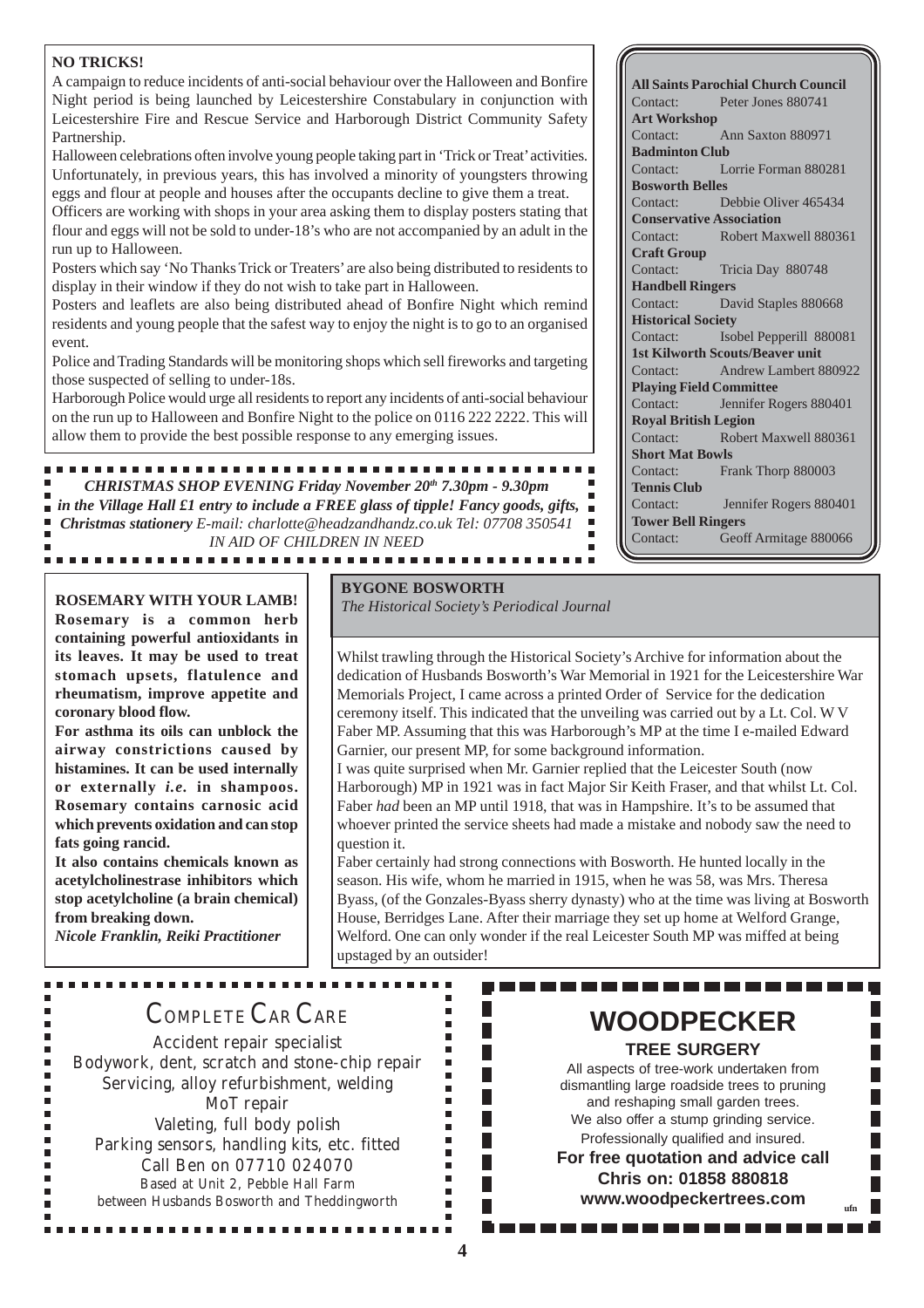**G D Armitage Clock & Belfry Work** New installation, maintenance & repair Contact: Geoff Armitage 880066 **Janet Armitage B & B** Bed & Breakfast Contact: Janet Armitage 880066 **Begley Plumbing & Heating** Plumbing & heating engineer. Contact: Frank Begley 880541 **Chris Begley Building Ltd.** NHBC Registered building contractor Contact: Chris 07748 184659 **Gordon Begley** Building & roofing contractor. Contact: Gordon Begley 880028 **Peter Begley** Building contractors, flat roofing Contact: Peter Begley 880517 **Croft Farm Bed & Breakfast** AA 4\*\*\*\* accommodation Contact: Jane Smith 880679 **Anna Dilks RIBA Chartered Architect** Architectural services, new-build & refurbishment Contact: Anna Dilks 880880 **Honeypot Lane Bed & Breakfast** Contact: Carolyn Goffe 880836 **Joseph Morris Butchers** High class family butchers Contact: David Morris 575210 **Languard Ltd.** Weed control, fumigation and insulation. Contact: Will Kay 880898 **Lodge Farm Luxury Toilet Hire** A luxury loo for your posh do! Contact: Heidi Timms 881386 **Mike Price Heating Engineer** Oil-fired boiler servicing & repair Contact: Mike Price 880902 **Paul Bolton School of Motoring** Expert driving instruction Contact: Paul Bolton 880115 **Petfriends** Pet and homecare whilst you are away Contact: Natasha Blunt 880183 **Totally Trees Ltd.** Tree surgery and stump grinding Contact: Jacqui 01455 554182 **Wharf House Kennels** Kennel and cattery services Contact: Kim McGuigan 880905 **Woodpecker Tree Surgery** All aspects of tree surgery undertaken Contact: Chris Wright 880183

# **TRADE DIRECTORY 2009 ACTIVITY GROUPS**

#### **HISTORICAL SOCIETY**

Historical Society members had a glimpse into the secret life of the Second World War intelligence gathering units at their recent meeting when local historian, Mike Coleman, gave an illustrated talk about Bletchley Park and Beaumanor Hall.

The complexities of the information gathering operations and the dedication of the operators who deciphered the material that was received were clearly evident in Mike's presentation. Amongst the mindnumbing hard work involved in making sense of the German High Command's coded and cryptic messages, emerged many tales of incredible good luck that undoubtedly shortened the war and saved many thousands of lives.

Much of the infrastructure, including the original prefabricated wooden huts, the later blast-proof communication buildings and disguised antennae bases at both Bletchley and Beaumanor, much now with listed building status, is still evident.

The next meeting will be on Wednesday, November  $4<sup>th</sup>$  at 7.30pm when Sally Henshaw will unfurl the tale of the Gunpowder Plot and its local connections. For more information please call 880081.

#### **TENNIS CLUB**

The resurfacing and lighting are now completed and the court is back in use. Tokens for the lighting may be purchased from committee members. See membership cards for contact numbers. Tokens, in the form of singel-use cards, cost £4 each and

last for 1 hour. If you have any unwanted tennis rackets, particularly junior ones, please contact Alan Lister 881391 as he will be coaching the local schoolchildren again.

It has been suggested that Tuesday evenings become an extra club night as some members play badminton on Mondays and Thursdays. *Look out in next month's Bugle for a festive lunch to be held in December.*

> П н

#### **PLAYING FIELD**

At the recent meeting of the Playing Field Committee it was agreed to go ahead with ordering a sign for the pavilion, which would be fixed on the roadside-facing wall.

Quotes are to be arranged for laying a concrete path around the perimeter of the pavilion to act as a 'stand-off' and to protect the drain inspection covers. After this work is completed it was suggested that the gravel in the car park should be topped up.

In reports of sporting activities during the season it was noted that the Cricket Club had enjoyed a successful season, finishing midway in the local league.

The Rounders Club had an excellent season again, winning the Knock-Out Cup, the Division 1 Trophy and the Mixed Tournament.

Work on the court lighting project and resurfacing of Number One Court had curtailed the Tennis Club's activities but this was now completed.

It was agreed that no contribution would be requested from the clubs using the playing field in the next financial year.



#### ------**PETFRIENDS** *Pet & Home Care*

PetFriends provides clients' dogs, cats and other pets the loving care that they need while you are away, right in your own home! Your pets will stay in their own secure, familiar environment and follow their customary routine and diet. **A local veterinary nurse will look after your pets and home while you are away.** Pets fed, watered and excercised. Medication administered, plants watered. Fully insured - references available **For more information please contact Natasha Blunt VN 01858 880183**

**07739 467284**

# **RECLAIM YARD**

Building Materials, Doors, Beams, Fireplaces, Flooring, Garden Ornaments, Bricks etc at **Lodge Farm Antiques & Reclamation** Walton Lane, Husbands Bosworth Leics, LE17 6NN **Tel (01858) 881386 or 07720 834652 www.lodgefarmantiques.co.uk**

*Open Saturday 9am - 5pm Closed all day Sunday Weekdays, please call for an appointment*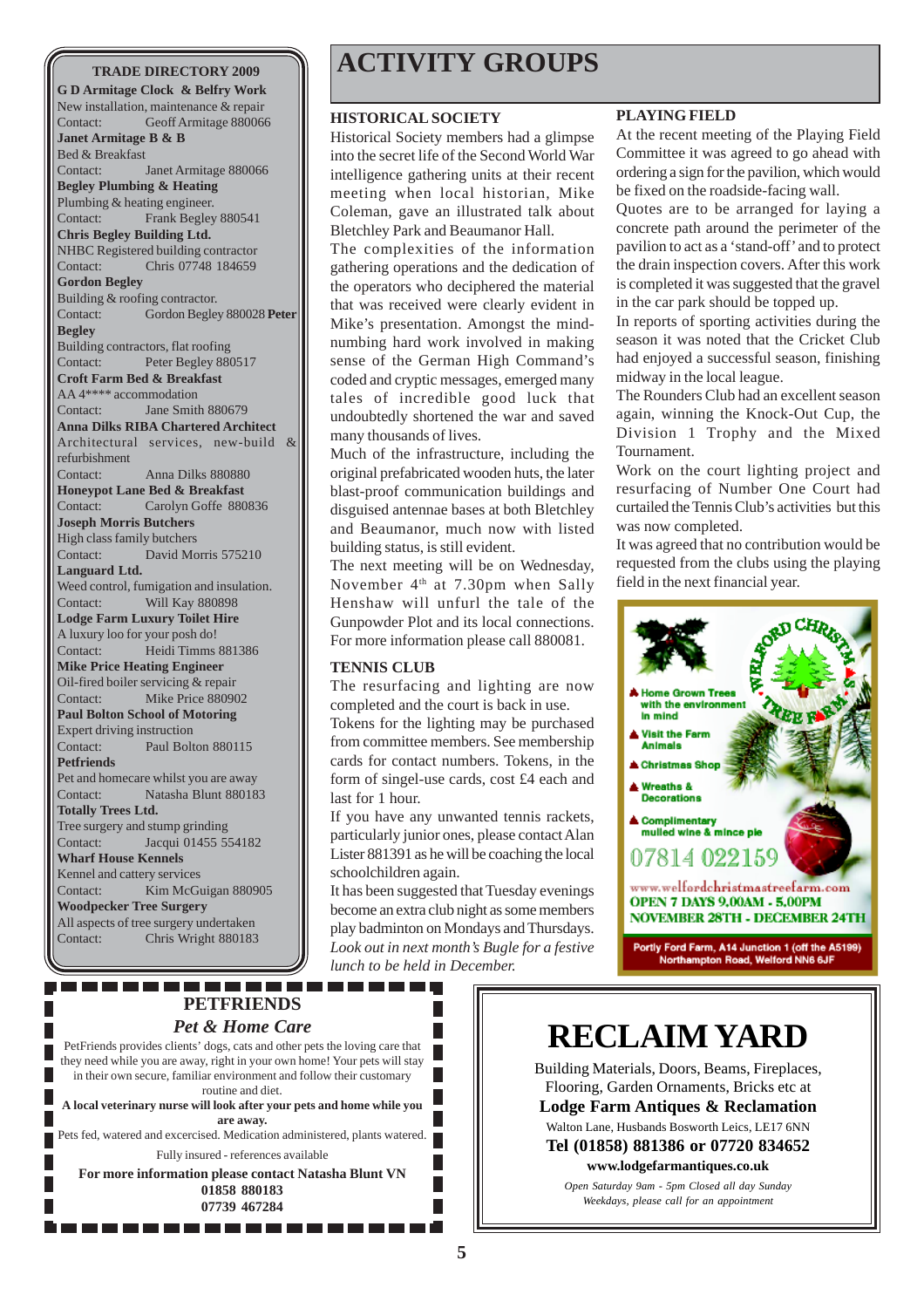# **PARISH COUNCIL NEWS** LOCAL OFFICERS

#### **Report of the Parish Council meeting held on Tuesday, October 6th 2009.**

*Present: Four Council Members, District Councillor Brian Smith, 4 members of the public, Rural Housing Officer, Richard Windley, East Midlands Housing representative April Knapp and HDC Housing Strategy Officer, Raj Patel.*

The Chairman invited members of the public to address the meeting before routine business commenced.

•Church Lane residents voiced their disappointment that no HDC officer was at the meeting to discuss HDC's stance on the Church Lane development. HDC's handling of the planning application was discussed at length. Traffic queries were reaffirmed. Council agreed to pursue the matter further.

•The promoters of a new boatyard and marina complex adjacent to the canal at North Kilworth gave a presentation outlining their proposals. Maps and plans were available for perusal and specific queries were answered.

•The promoters of the Rural Housing Scheme updated Council of the progress of the scheme. All the suggested sites had been ruled out but HDC planners had identified a potential site. The site was being investigated and the landowner's views were being sought.

#### **Minutes of the Last Meeting**

Minutes were approved and signed as a true and correct record of what took place. **Matters Arising**

•Cherry Tree close development - no satisfactory response from the owner. Clerk asked to refer the matter to the Health & Safety Executive.

•The cost of the cheese-press stones sign on the Old Green was considered too expensive and Council agreed to defer a decision for the time being.

•No response from the householder on Bell Lane to the request to trim back the overhanging vegetation. Clerk asked to refer the matter to Highways.

•Council still awaiting clarification on the ratio of councillors to population.

•No action from HDC on the TPO requests. Clerk to contact HDC again.

•Repairs and modifications to the Play Area equipment, as suggested by the RoSPA report had been carried out.

#### **Cemetery**

•A water-table test borehole had now been sunk in the cemetery extension.

•It was noted that the gate lock was broken.

•The contractors had sprayed the paths to clear the weed growth before the winter.

•Council agreed to seek quotations for further repairs to the cemetery walls.

#### **Playing Field**

•Members agreed that a letter be sent to all residents on Welford Road reaffirming Council's right to close unauthorised accesses onto the Playing Field.

#### **Allotments**

•Both previously advertised vacant plots now let. Waiting list now set up.

#### **Traffic Issues**

•Council heard that 20% of village residents would still need to back a Speed Check Campaign before it could be implemented.

#### **Correspondence**

•Queries raised about insurance cover for Bosworth Festival or similar events seemed favourable. **Any Other Business**

Updating Council's Standing Orders, Financial Regulations and Risk Assessment was deferred until full Council could be convened.

#### **Next Meeting**

*The next meeting of Husbands Bosworth Parish Council will be on Tuesday, November 3rd at 7.30pm in the Committee Room of the Village Hall.*

# NORTH KILWORTH WHARF BOAT SERVICES

Station Road, North Kilworth Lutterworth LE17 6JB *Stockists of Calorgas, household fuels & red diesel Local delivery Dayboat hire* Call John & Jane Pugh

Tel: 01858 881723 Mobile: 07967 087290

#### **Husbands Bosworth Parish Council: Councillors**

William Fletcher 880910(Chair) Melvyn Forman 880281 Geoffrey Armitage 880066 Patricia Day 880748 Heather O'Connor 880165 Susan Fisher 880026

#### **Parish Clerk**

Jackie Fletcher, 13 School Lane, H.B. LE17 6JU Tel: 880910

#### **District Councillor**

Brian Smith 10 Butt Lane, H.B. LE17 6LN Tel: 880021 Email: b.smith@harborough.gov.uk

**County Councillor**

Graham Hart Lilac Cottage, Willoughby Waterleys Tel: 0116 2478600 Email: ghart@leics.gov.uk

# **Seasoned Hardwood Logs and Kindling**

**Sourced from Local Sustainable Woodlands FREE, Fast, Friendly and Reliable Home Delivery Service Delivered in convenient and Re-useable bags Contact: Mark on 07813 103995**

**or whmestate@btinternet.com**

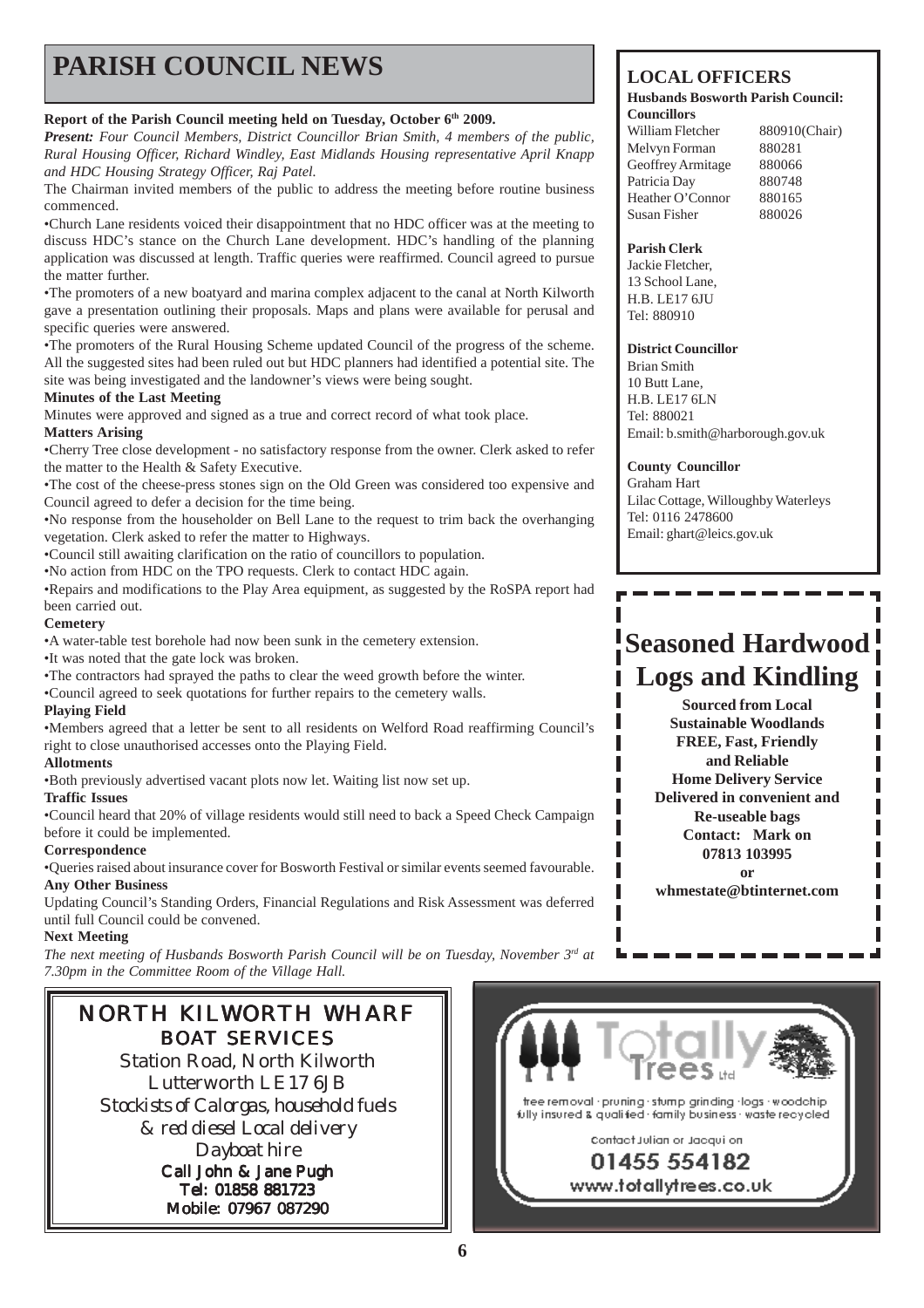# **CHURCH NEWS**

*All Saints Parish Church, Methodist Chapel & St. Mary's Roman Catholic Church*

#### **WE'LL MEET AGAIN...**

If you have memories of the war, or simply wish to remember those who fought to protect our freedom, then come and meet together at an afternoon tea in Husbands Bosworth Church Hall between 3.00pm and 4.30pm on Wednesday, November 11<sup>th</sup>. Bring along memories and memorabilia. The meeting will be hosted by All Saints Church, in association with the Royal British Legion. Contact Rev. Alison Hampton 880351, Rev. Andrew Rhoades 460150 or Robert Maxwell 880361.

#### **REMEMBRANCE SERVICES**

Remembrance Services will be held on Sunday, November 8<sup>th</sup> at 10.45am in All Saints Parish Church, Husbands Bosworth and the Baptist Chapel, Arnesby. Contact Rev. Alison Hampton on 880351 or Pastor Johnny Hutton on 0116 2478392 for more details.

#### **CHURCH AND CHRISTMAS SHOPPING TRIP**

Join a trip to Leicester to see how Leicester Diocese works, with a tour around Church House then get your Christmas gifts in the afternoon. The trip is planned for Tuesday, December 1st. We have arranged a tour around Church House followed by prayers at the Cathedral and a brief tour of the new John Lewis Store, with complimentary tea or coffee. Cost £7.80 per person for the coach, which returns at 4.30pm. BOOKING ESSENTIAL. Call Kathryn Rhoades 460150 or Rev. Alison 880351 to book your place by November 9<sup>th</sup>.

## **ALL SAINTS FLOWER ROTA** | **Parish Notices**

**Altar:** *Nov 1 - Janice Staples Nov 8, 15 - Ann Saxton Nov 22, 29 - Penny Mattock* **Children's Corner:** *Nov 1 - Penny Arscott Nov 8, 15 - Volunteer needed Nov 22, 29 - Heather O'Connor* **Call Heather 880165 if you would like to join the Flower Rota**

### **METHODIST CHURCH Coffee Morning**

Wednesday, November 18<sup>th</sup> 10.00am-12.00noon. at 12, Butt Lane. Visitors always welcome.

### **REMEMBERING...**

All Saints Church is celebrating All Souls Day with a special Service of Remembrance for departed loved ones on Monday, November 2nd at 7.30pm.

The Garden of Remembrance will be dedicated at this service.

**Baptism** Isabella Sophia Smith September 28<sup>th</sup> 2009

#### **CHRISTMAS FESTIVAL**

All Saints Christmas Festival will take place on Saturday, November 28<sup>th</sup> and Sunday, 29<sup>th</sup> from 10.00am to 5.00pm.

Entry is £2.50 per person; accompanied children under 14 FREE.

Light refreshments, lunches, teas and coffee will be available in church. There will be the usual mix of musical entertainment throughout the weekend and competitions for children. Entry forms for exhibitors are distributed with this issue of the *Bugle*. Remember, entries can be of any subject relating to the Festive Season. Entries are invited from individuals, clubs, activity groups or businesses.

Please come along and support the church's main fundraising event of the year. The weekend will close with an Advent Service at  $5.00$ pm on Sunday  $29<sup>th</sup>$ .

### #CHURCH SERVICES #

### **All Saints Parish Church NOVEMBER**

- **1` 6.30pm Join with Methodists**
- **2 7.30pm All Souls Service**
- **8 10.45am Service of Remembrance**
- **15 11.00am Benefice Service at Theddingworth**
- **22 10.30am Family Communion**
- **29 5.00pm Advent Service**

*Short Communion every Wed. at 9.15am*

**Churchwardens: Peter Jones 880741**

**Brian Smith 880021**

#### **Vicar:**

**Rev. Alison Hampton 880351**

## **Methodist Church**

- **1 Mrs. J Moore (Joined by All Saints)**
- **8 Rev. Peter Green**
- **15 Mr. G Herbert**
- **22 Rev. B Kennard (Communion)**
- **29 Mr. R Stephenson**

**Services every Sunday 6.30pm. All Welcome**

**Contacts: Rev. Brian Kennard 462889 Senior Church Steward: Mr. A Lloyd Jones 880343**

## **St Mary's Roman Catholic Church**

**Services every Sunday 8.30am.**

**Contact: Robert Constable-Maxwell 880361 Father Owen O'Neil 462359**

# KILTECH DECORATORS Husbands Bosworth

Domestic & Commercial Decorators

### Tel: 07977 889156 01858 881001

Free Quotations Decorating since 1966

# **BOSWORTH GARAGE**

**Vehicle servicing and MoTs Collection & delivery available Personal attention Call Chris or Trevor 01858 880580 or 07811 625027**